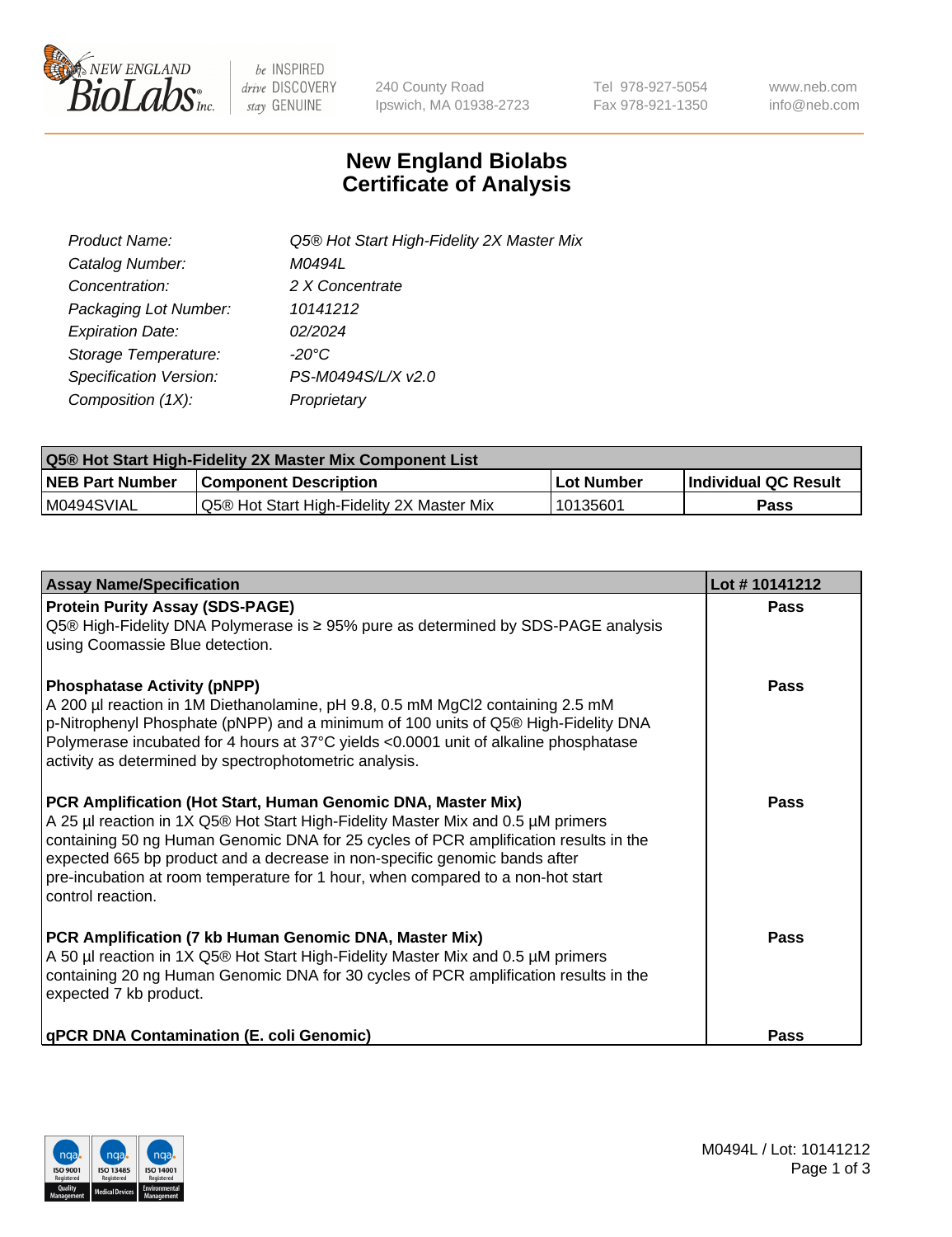

be INSPIRED drive DISCOVERY stay GENUINE

240 County Road Ipswich, MA 01938-2723 Tel 978-927-5054 Fax 978-921-1350

www.neb.com info@neb.com

| <b>Assay Name/Specification</b>                                                                                                                                                                                                                                                                                                                                                      | Lot #10141212 |
|--------------------------------------------------------------------------------------------------------------------------------------------------------------------------------------------------------------------------------------------------------------------------------------------------------------------------------------------------------------------------------------|---------------|
| A minimum of 2 units of Q5® High-Fidelity DNA Polymerase is screened for the<br>presence of E. coli genomic DNA using SYBR® Green qPCR with primers specific for the<br>E. coli 16S rRNA locus. Results are quantified using a standard curve generated from<br>purified E. coli genomic DNA. The measured level of E. coli genomic DNA<br>contamination is $\leq 1$ E. coli genome. |               |
| <b>RNase Activity (Extended Digestion)</b><br>A 10 µl reaction in NEBuffer 4 containing 40 ng of a 300 base single-stranded RNA<br>and a minimum of 1 µl of Q5® Hot Start High-Fidelity 2X Master Mix is incubated at<br>37°C. After incubation for 4 hours, >90% of the substrate RNA remains intact as<br>determined by gel electrophoresis using fluorescent detection.           | <b>Pass</b>   |
| <b>Endonuclease Activity (Nicking, Polymerase, dNTP)</b><br>A 50 µl reaction in NEBuffer 2 in the presence of 400 µM dNTPs containing 1 µg of<br>supercoiled pUC19 DNA and a minimum of 10 units of Q5® High-Fidelity DNA Polymerase<br>incubated for 4 hours at 37°C results in <10% conversion to the nicked form as<br>determined by agarose gel electrophoresis.                 | Pass          |
| PCR Amplification (20 kb Lambda DNA, Master Mix)<br>A 50 µl reaction in 1X Q5® Hot Start High-Fidelity Master Mix and 1.0 µM primers<br>containing 10 ng Lambda DNA for 22 cycles of PCR amplification results in the<br>expected 20 kb product.                                                                                                                                     | <b>Pass</b>   |
| Non-Specific DNase Activity (16 hour, Buffer)<br>A 50 µl reaction in 1X Q5® Hot Start High-Fidelity Master Mix containing 1 µg of T3<br>or T7 DNA in addition to a reaction containing Lambda-HindIII DNA incubated for 16<br>hours at 37°C results in a DNA pattern free of detectable nuclease degradation as<br>determined by agarose gel electrophoresis.                        | Pass          |

This product has been tested and shown to be in compliance with all specifications.

One or more products referenced in this document may be covered by a 3rd-party trademark. Please visit <www.neb.com/trademarks>for additional information.